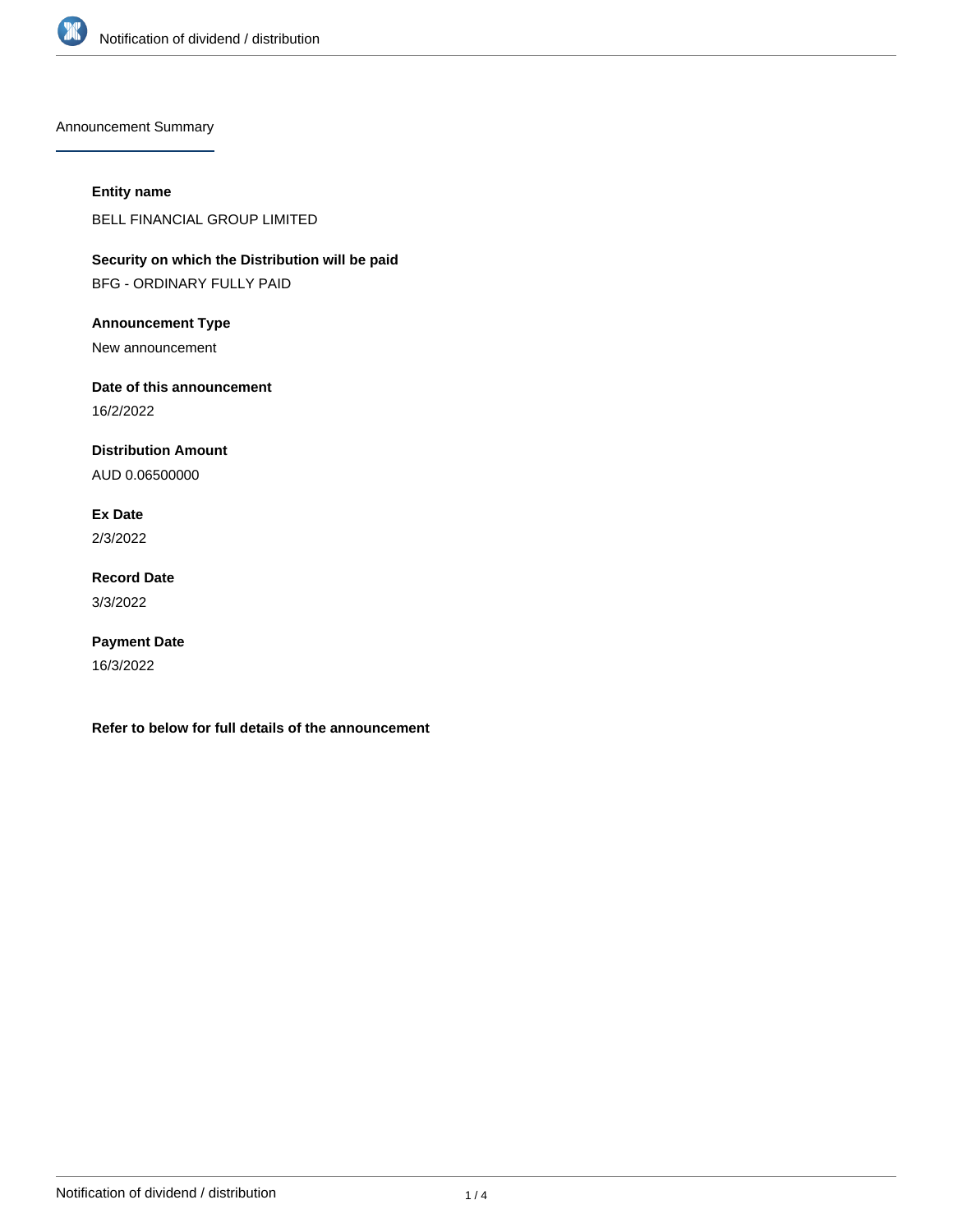

Announcement Details

Part 1 - Entity and announcement details

**1.1 Name of +Entity**

BELL FINANCIAL GROUP LIMITED

**1.2 Registered Number Type** ABN

**Registration Number**

59083194763

**1.3 ASX issuer code** BFG

**1.4 The announcement is** New announcement

**1.5 Date of this announcement** 16/2/2022

**1.6 ASX +Security Code** BFG

**ASX +Security Description** ORDINARY FULLY PAID

Part 2A - All dividends/distributions basic details

**2A.1 Type of dividend/distribution C** Ordinary

**2A.2 The Dividend/distribution:**

relates to a period of six months

**2A.3 The dividend/distribution relates to the financial reporting or payment period ending ended/ending (date)** 31/12/2021

**2A.4 +Record Date**

3/3/2022

**2A.5 Ex Date** 2/3/2022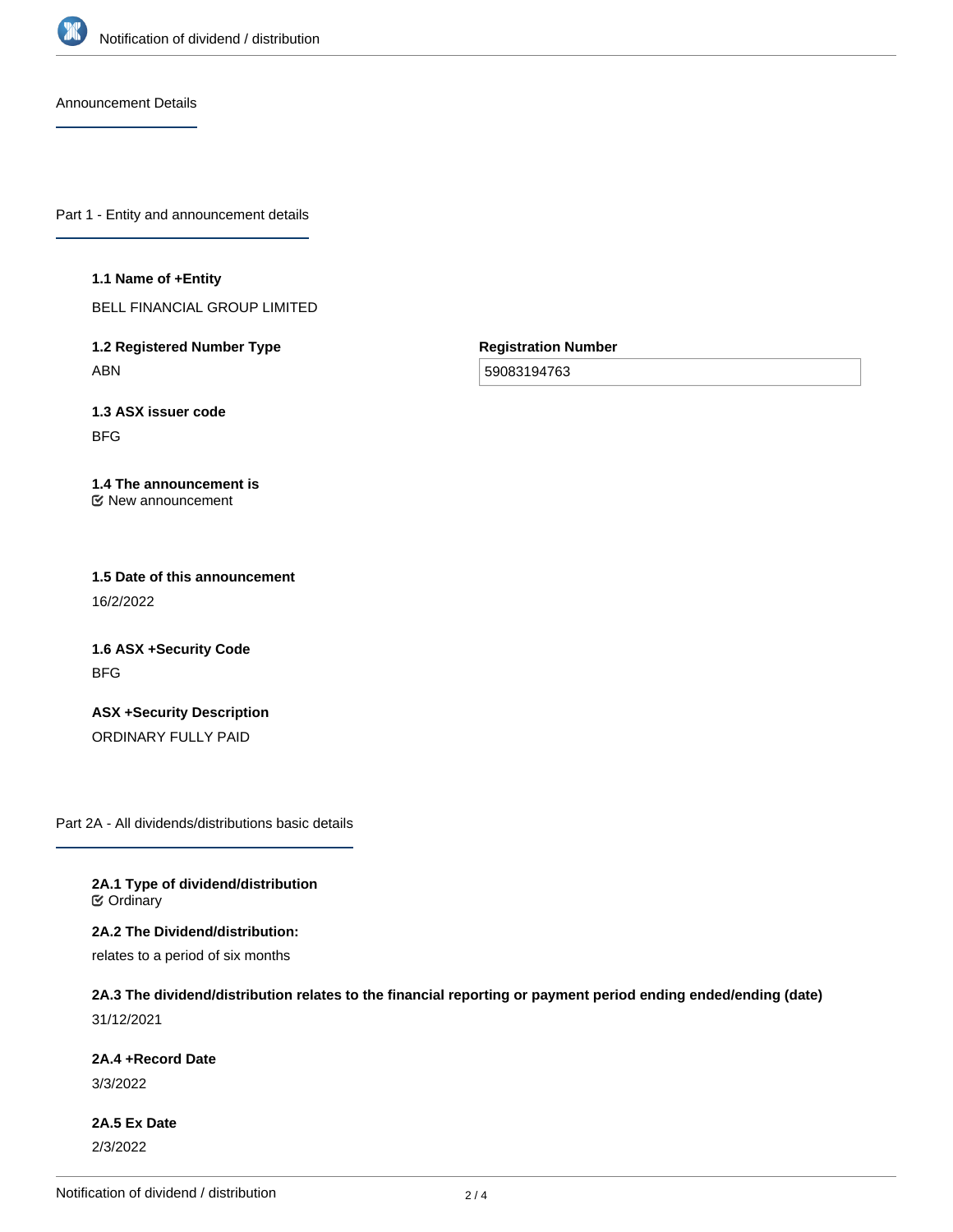## **2A.6 Payment Date**

16/3/2022

**2A.7 Are any of the below approvals required for the dividend/distribution before business day 0 of the timetable?**

- **•** Security holder approval
- **Court approval**
- **Lodgement of court order with +ASIC**
- **ACCC approval**
- **FIRB approval**
- **Another approval/condition external to the entity required before business day 0 of the timetable for the dividend/distribution.**

No

**2A.8 Currency in which the dividend/distribution is made ("primary currency")**

AUD - Australian Dollar

**2A.9 Total dividend/distribution payment amount per +security (in primary currency) for all dividends/distributions notified in this form**

AUD 0.06500000

**2A.10 Does the entity have arrangements relating to the currency in which the dividend/distribution is paid to securityholders that it wishes to disclose to the market?** No

**2A.11 Does the entity have a securities plan for dividends/distributions on this +security?** We do not have a securities plan for dividends/distributions on this security

**2A.12 Does the +entity have tax component information apart from franking?** No

Part 3A - Ordinary dividend/distribution

| 3A.1 Is the ordinary dividend/distribution estimated at     | 3A.1a Ordinary dividend/distribution estimated amount      |
|-------------------------------------------------------------|------------------------------------------------------------|
| this time?                                                  | per +security                                              |
| ©⁄ No                                                       | AUD                                                        |
| 3A.1b Ordinary Dividend/distribution amount per<br>security |                                                            |
| AUD 0.06500000                                              |                                                            |
| 3A.2 Is the ordinary dividend/distribution franked?         | 3A.2a Is the ordinary dividend/distribution fully franked? |
| $\alpha$ Yes                                                | $\alpha$ Yes                                               |